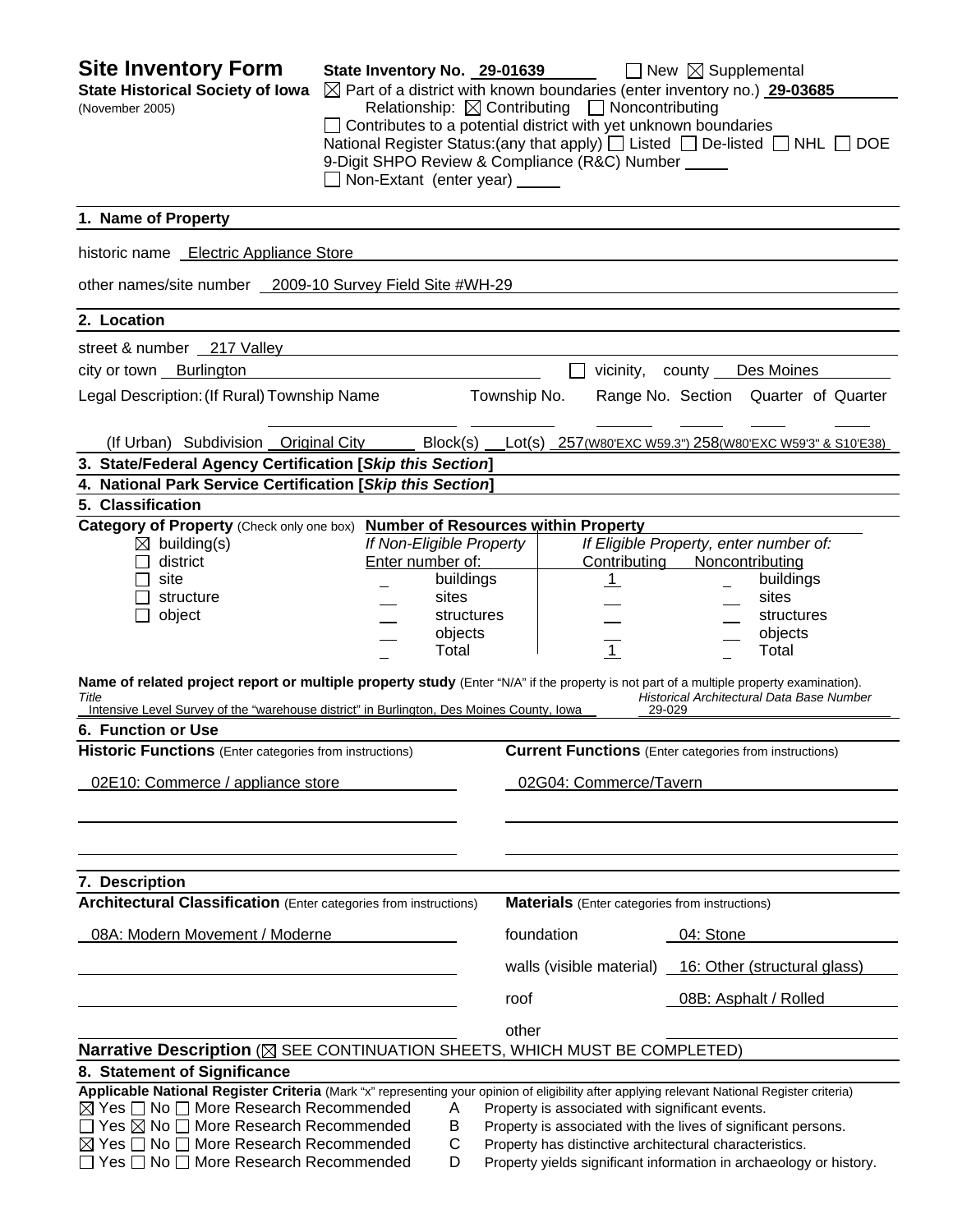| Address 217 Valley<br>Des Moines<br>County                                                                                                                                                                                                                                                                                                                                                                                                                                                                                                                                                                                                                                                                                                                                                                                                                                                                                                                                                                                                                                                                                                                                                                                                                                                                                                                                                                                                                                                                                                                                                                                                                                                             | Site Number<br>29-01639                                                |
|--------------------------------------------------------------------------------------------------------------------------------------------------------------------------------------------------------------------------------------------------------------------------------------------------------------------------------------------------------------------------------------------------------------------------------------------------------------------------------------------------------------------------------------------------------------------------------------------------------------------------------------------------------------------------------------------------------------------------------------------------------------------------------------------------------------------------------------------------------------------------------------------------------------------------------------------------------------------------------------------------------------------------------------------------------------------------------------------------------------------------------------------------------------------------------------------------------------------------------------------------------------------------------------------------------------------------------------------------------------------------------------------------------------------------------------------------------------------------------------------------------------------------------------------------------------------------------------------------------------------------------------------------------------------------------------------------------|------------------------------------------------------------------------|
| City<br><b>Burlington</b>                                                                                                                                                                                                                                                                                                                                                                                                                                                                                                                                                                                                                                                                                                                                                                                                                                                                                                                                                                                                                                                                                                                                                                                                                                                                                                                                                                                                                                                                                                                                                                                                                                                                              | 29-03685<br>District Number                                            |
| <b>Criteria Considerations</b><br>$\Box$ A Owned by a religious institution or used<br>$\Box$ E A reconstructed building, object, or structure.<br>for religious purposes.<br>$\Box$ F A commemorative property.<br>B Removed from its original location.<br>C A birthplace or grave.<br>50 years.<br>D A cemetery                                                                                                                                                                                                                                                                                                                                                                                                                                                                                                                                                                                                                                                                                                                                                                                                                                                                                                                                                                                                                                                                                                                                                                                                                                                                                                                                                                                     | □ G Less than 50 years of age or achieved significance within the past |
| Areas of Significance (Enter categories from instructions)<br><b>Significant Dates</b>                                                                                                                                                                                                                                                                                                                                                                                                                                                                                                                                                                                                                                                                                                                                                                                                                                                                                                                                                                                                                                                                                                                                                                                                                                                                                                                                                                                                                                                                                                                                                                                                                 |                                                                        |
| Construction date<br>1902<br>05: Commerce                                                                                                                                                                                                                                                                                                                                                                                                                                                                                                                                                                                                                                                                                                                                                                                                                                                                                                                                                                                                                                                                                                                                                                                                                                                                                                                                                                                                                                                                                                                                                                                                                                                              | $\Box$ check if circa or estimated date                                |
| Other dates, including renovation                                                                                                                                                                                                                                                                                                                                                                                                                                                                                                                                                                                                                                                                                                                                                                                                                                                                                                                                                                                                                                                                                                                                                                                                                                                                                                                                                                                                                                                                                                                                                                                                                                                                      |                                                                        |
| 02: Architecture<br>c.1944                                                                                                                                                                                                                                                                                                                                                                                                                                                                                                                                                                                                                                                                                                                                                                                                                                                                                                                                                                                                                                                                                                                                                                                                                                                                                                                                                                                                                                                                                                                                                                                                                                                                             |                                                                        |
| <b>Architect/Builder</b><br><b>Significant Person</b><br>(Complete if National Register Criterion B is marked above)<br>Architect                                                                                                                                                                                                                                                                                                                                                                                                                                                                                                                                                                                                                                                                                                                                                                                                                                                                                                                                                                                                                                                                                                                                                                                                                                                                                                                                                                                                                                                                                                                                                                      |                                                                        |
| <b>Builder</b>                                                                                                                                                                                                                                                                                                                                                                                                                                                                                                                                                                                                                                                                                                                                                                                                                                                                                                                                                                                                                                                                                                                                                                                                                                                                                                                                                                                                                                                                                                                                                                                                                                                                                         |                                                                        |
| Narrative Statement of Significance ( $\boxtimes$ SEE CONTINUATION SHEETS, WHICH MUST BE COMPLETED)                                                                                                                                                                                                                                                                                                                                                                                                                                                                                                                                                                                                                                                                                                                                                                                                                                                                                                                                                                                                                                                                                                                                                                                                                                                                                                                                                                                                                                                                                                                                                                                                    |                                                                        |
| 9. Major Bibliographical References                                                                                                                                                                                                                                                                                                                                                                                                                                                                                                                                                                                                                                                                                                                                                                                                                                                                                                                                                                                                                                                                                                                                                                                                                                                                                                                                                                                                                                                                                                                                                                                                                                                                    |                                                                        |
| Bibliography $\boxtimes$ See continuation sheet for citations of the books, articles, and other sources used in preparing this form                                                                                                                                                                                                                                                                                                                                                                                                                                                                                                                                                                                                                                                                                                                                                                                                                                                                                                                                                                                                                                                                                                                                                                                                                                                                                                                                                                                                                                                                                                                                                                    |                                                                        |
| 10. Geographic Data<br><b>UTM References (OPTIONAL)</b>                                                                                                                                                                                                                                                                                                                                                                                                                                                                                                                                                                                                                                                                                                                                                                                                                                                                                                                                                                                                                                                                                                                                                                                                                                                                                                                                                                                                                                                                                                                                                                                                                                                |                                                                        |
| Zone<br>Easting<br>Northing<br>Zone<br>Easting                                                                                                                                                                                                                                                                                                                                                                                                                                                                                                                                                                                                                                                                                                                                                                                                                                                                                                                                                                                                                                                                                                                                                                                                                                                                                                                                                                                                                                                                                                                                                                                                                                                         | Northing                                                               |
| $\overline{2}$<br>1                                                                                                                                                                                                                                                                                                                                                                                                                                                                                                                                                                                                                                                                                                                                                                                                                                                                                                                                                                                                                                                                                                                                                                                                                                                                                                                                                                                                                                                                                                                                                                                                                                                                                    |                                                                        |
| 3<br>4                                                                                                                                                                                                                                                                                                                                                                                                                                                                                                                                                                                                                                                                                                                                                                                                                                                                                                                                                                                                                                                                                                                                                                                                                                                                                                                                                                                                                                                                                                                                                                                                                                                                                                 |                                                                        |
| See continuation sheet for additional UTM references or comments                                                                                                                                                                                                                                                                                                                                                                                                                                                                                                                                                                                                                                                                                                                                                                                                                                                                                                                                                                                                                                                                                                                                                                                                                                                                                                                                                                                                                                                                                                                                                                                                                                       |                                                                        |
| 11. Form Prepared By                                                                                                                                                                                                                                                                                                                                                                                                                                                                                                                                                                                                                                                                                                                                                                                                                                                                                                                                                                                                                                                                                                                                                                                                                                                                                                                                                                                                                                                                                                                                                                                                                                                                                   |                                                                        |
| name/title Georgette Allen/Volunteer                                                                                                                                                                                                                                                                                                                                                                                                                                                                                                                                                                                                                                                                                                                                                                                                                                                                                                                                                                                                                                                                                                                                                                                                                                                                                                                                                                                                                                                                                                                                                                                                                                                                   | Rebecca Lawin McCarley, Consultant, Davenport, IA                      |
| organization Burlington Historic Preservation Commission                                                                                                                                                                                                                                                                                                                                                                                                                                                                                                                                                                                                                                                                                                                                                                                                                                                                                                                                                                                                                                                                                                                                                                                                                                                                                                                                                                                                                                                                                                                                                                                                                                               | date revised March 17, 2014                                            |
| street & number<br>City Hall, 400 Washington Street                                                                                                                                                                                                                                                                                                                                                                                                                                                                                                                                                                                                                                                                                                                                                                                                                                                                                                                                                                                                                                                                                                                                                                                                                                                                                                                                                                                                                                                                                                                                                                                                                                                    | telephone 319-753-8158                                                 |
| <b>Burlington</b><br>city or town                                                                                                                                                                                                                                                                                                                                                                                                                                                                                                                                                                                                                                                                                                                                                                                                                                                                                                                                                                                                                                                                                                                                                                                                                                                                                                                                                                                                                                                                                                                                                                                                                                                                      | state lowa zip code 52601                                              |
| ADDITIONAL DOCUMENTATION (Submit the following items with the completed form)                                                                                                                                                                                                                                                                                                                                                                                                                                                                                                                                                                                                                                                                                                                                                                                                                                                                                                                                                                                                                                                                                                                                                                                                                                                                                                                                                                                                                                                                                                                                                                                                                          |                                                                        |
| <b>FOR ALL PROPERTIES</b><br>Map: showing the property's location in a town/city or township.<br>1.<br>Site plan: showing position of buildings and structures on the site in relation to public road(s).<br>2.<br>Photographs: representative black and white photos. If the photos are taken as part of a survey for which the Society is to be<br>3.<br>curator of the negatives or color slides, a photo/catalog sheet needs to be included with the negatives/slides and the following<br>needs to be provided below on this particular inventory site:<br>Roll/slide sheet #<br>Frame/slot #<br>Roll/slide sheet #<br>Frame/slot #<br>Roll/slide sheet #<br>Frame/slot #<br>$\boxtimes$ See continuation sheet or attached photo & slide catalog sheet for list of photo roll or slide entries.<br>$\boxtimes$ Photos/illustrations without negatives are also in this site inventory file.<br>FOR CERTAIN KINDS OF PROPERTIES, INCLUDE THE FOLLOWING AS WELL<br>Farmstead & District: (List of structures and buildings, known or estimated year built, and contributing or noncontributing status)<br>1.<br>2.<br><b>Barn:</b><br>A sketch of the frame/truss configuration in the form of drawing a typical middle bent of the barn.<br>a.<br>A photograph of the loft showing the frame configuration along one side.<br>b.<br>A sketch floor plan of the interior space arrangements along with the barn's exterior dimensions in feet.<br>State Historic Preservation Office (SHPO) Use Only Below This Line<br>Concur with above survey opinion on National Register eligibility: $\Box$ Yes $\Box$ No<br>This is a locally designated property or part of a locally designated district. | Date Taken<br>Date Taken<br>Date Taken<br>More Research Recommended    |
| Comments:                                                                                                                                                                                                                                                                                                                                                                                                                                                                                                                                                                                                                                                                                                                                                                                                                                                                                                                                                                                                                                                                                                                                                                                                                                                                                                                                                                                                                                                                                                                                                                                                                                                                                              |                                                                        |
| Evaluated by (name/title):                                                                                                                                                                                                                                                                                                                                                                                                                                                                                                                                                                                                                                                                                                                                                                                                                                                                                                                                                                                                                                                                                                                                                                                                                                                                                                                                                                                                                                                                                                                                                                                                                                                                             | Date:                                                                  |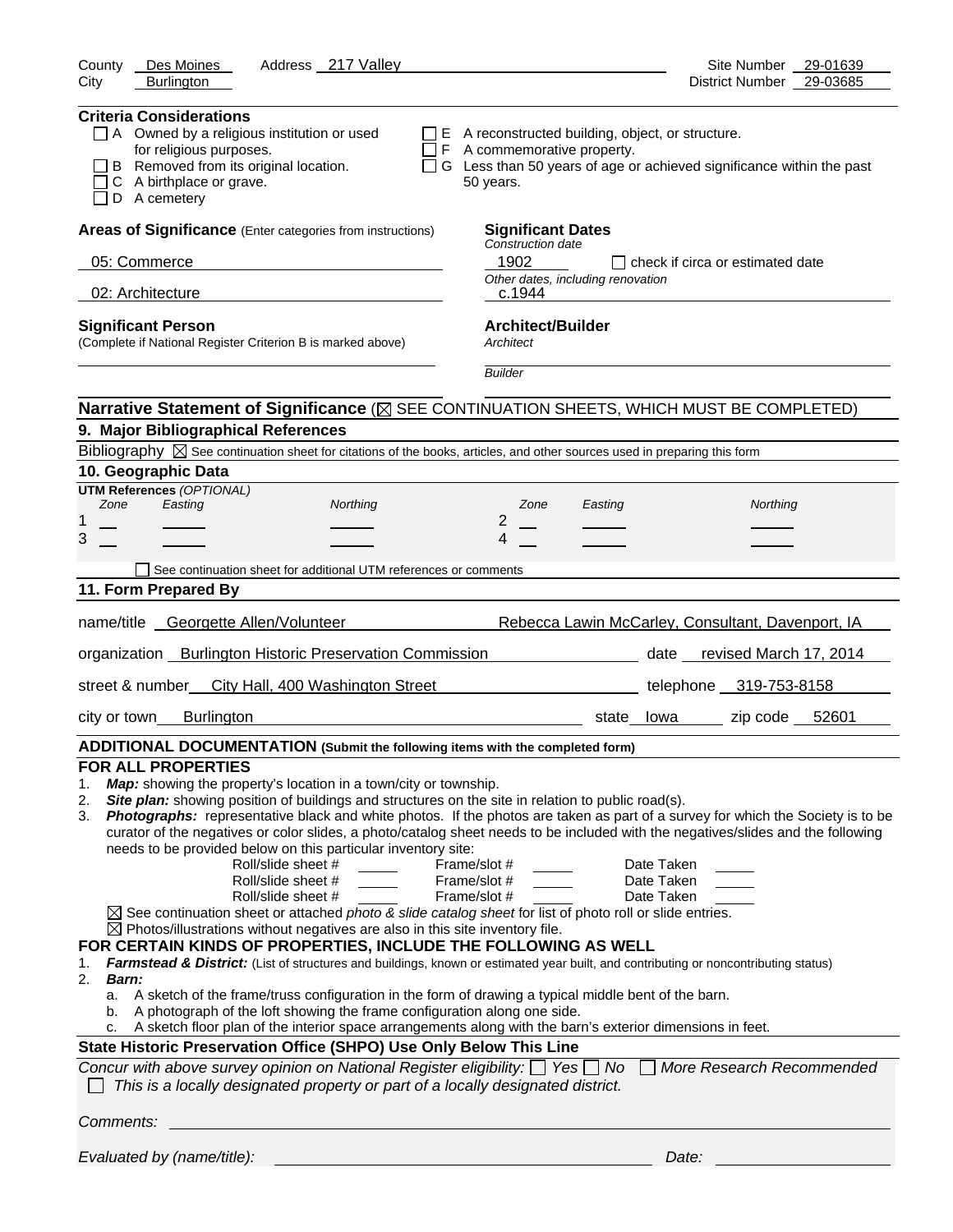Page 1

| Electric Appliance Store | Des Moines |
|--------------------------|------------|
| Name of Property         | County     |
| 217 Valley Street        | Burlington |
| Address                  | City       |

#### **7. Narrative Description**

This is a two-story brick building with a structural glass façade likely installed in the 1940s, while the Pettigrew family owned this building. The coral tiles are accented by a burgundy band across the parapet wall. The burgundy tones are utilized in the storefront as well. Large plate glass windows and a glass door characterize the storefront. The second story windows are large plate glass windows as well, measuring four by four tiles. This design of the façade likely required a complete removal of the original artistic brick front, permitting this façade to sit flush with the adjacent buildings.

#### **8. Narrative Statement of Significance**

This building appears to contribute historically and architecturally to the potential Downtown Commercial Historic District (#29-03685). The building was significantly remodeled around 1944 with the installation of the modern façade. This remodel reflects a move toward modern design in downtown Burlington that would be reflected in additional façade and storefront remodels through the 1950s and into the 1960s. Retail businesses (Electric Appliance Store, Highlander Camera Shop) then operated here in the 1940s and 1950s. This history and architecture contributes to the significance of the historic district. Additionally, the building appears to be individually eligible for the National Register of Historic Places under Criterion C for the c.1944 remodel of the façade. The use of the coral structural glass is characteristic of "modernizing" façades in this period, and this building appears to be the most elaborate use of this material in Burlington.

The 1900 Sanborn map shows this building as a one-story saloon at 219 Valley. Thus, it appears to be an earlier building on this site. The address of 217 was then associated with the building to the east (213-15, or 215-17).

LL and Geo. Unterkircher purchased the property (west 20' of east half) in 1901. The Unterkircher undertaking business, and the addition of a chapel in 1902 are also mentioned in the obituary of George. Per the 1915 county history:

George L. Unterkircher and his brother conducted business under the firm name of F. L. & G. L. Unterkircher, and soon erected a fine new building at Third and Valley streets, which they occupied in 1896. This building was put up at an expense of sixty-five thousand dollars. Forty thousand dollars was invested in stock, of which thirty-five thousand dollars was particularly devoted to acquiring the highest class of equipment and animals for their livery, which was modern in every respect. Their undertaking establishment also was one of the largest and most up to date in the state. In 1902 they added a large and artistically decorated chapel with a seating capacity of two hundred.

In a historic photo of this building from the early  $20<sup>th</sup>$  century, it appears to be the Unterkircher chapel built in 1902, with an artistic front.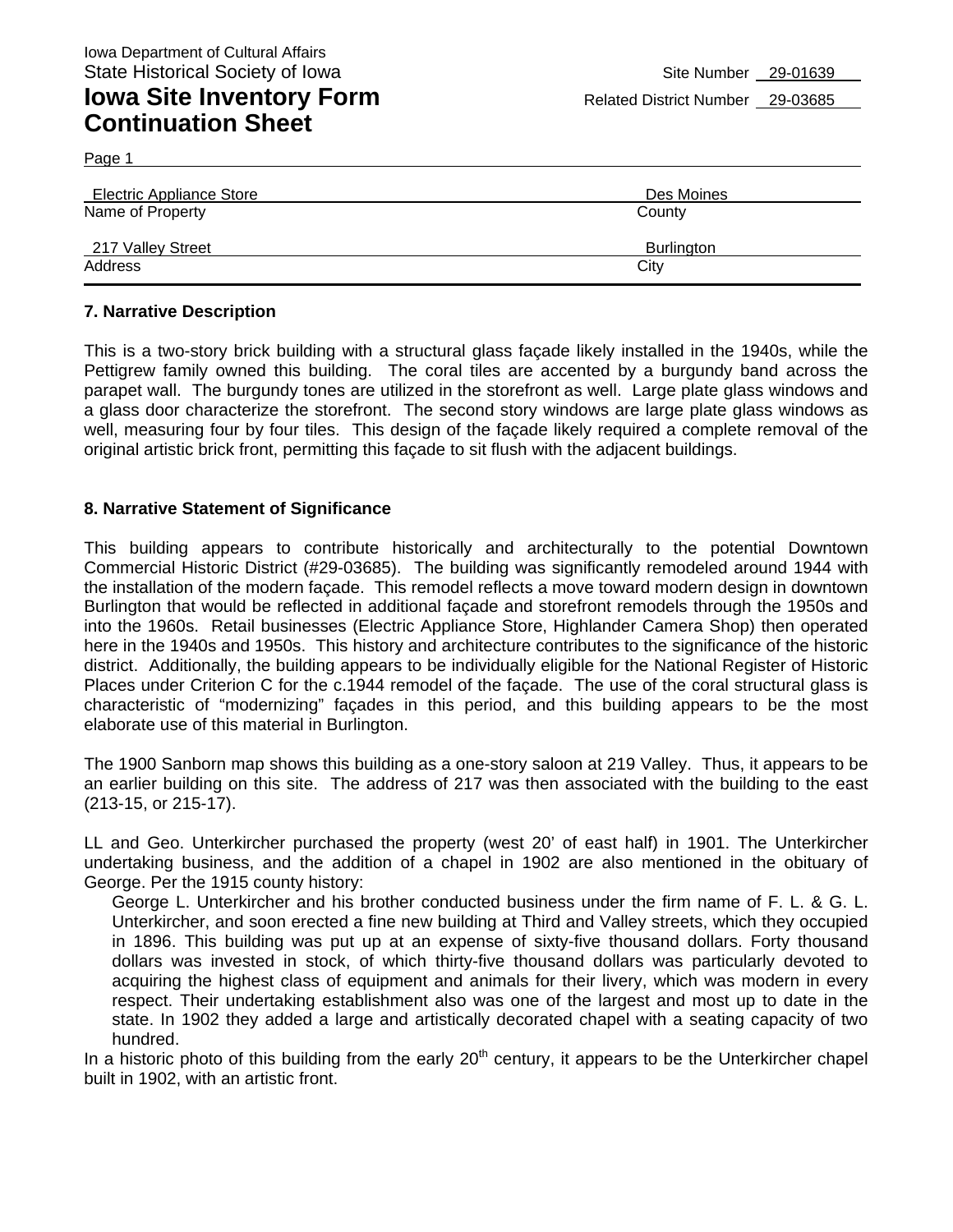Page 2

| <b>Electric Appliance Store</b> | Des Moines |
|---------------------------------|------------|
| Name of Property                | County     |
| 217 Valley Street               | Burlington |
| Address                         | City       |



**1920s – middle building (Des Moines County Historical Society)** 

In 1920, the property was sold to Schramm & Schmeig. On the 1931 Sanborn map, the two story building was listed as a "sample room" at 217 Valley. The 1930 city directory lists it as part of Schramm & Schmeig, located at 217-221 Valley.

An ad for Giles Funeral Service at 217 Valley on July 7, 1934 shows this building, with the original artistic front (*Daily Hawk-Eye Gazette,* page 9*)*. Thus, the front was remodeled after this point. In 1940, Giles Funeral Service was here. It is unlikely that they remodeled the building as the original use/appearance would have been compatible with their use. The 1943 city directory lists Schramm & Schmieg factory at 217 and 219 as vacant, which may be a reversal.

The property was sold to R.E. Pettigrew in 1943 and then to Valley Street Realty a few years later. Valley Street Realty was organized by R.E. Pettigrew and Margaret Ann Pettigrew in 1947 (*Hawk-Eye Gazette,* November 26, 1947, 22). The Pettigrew family owned the property until 1976. R.E. Pettigrew was the owner-manager of Hotel Burlington, as well as Hotel Union and Hotel Hawk-eye, known as the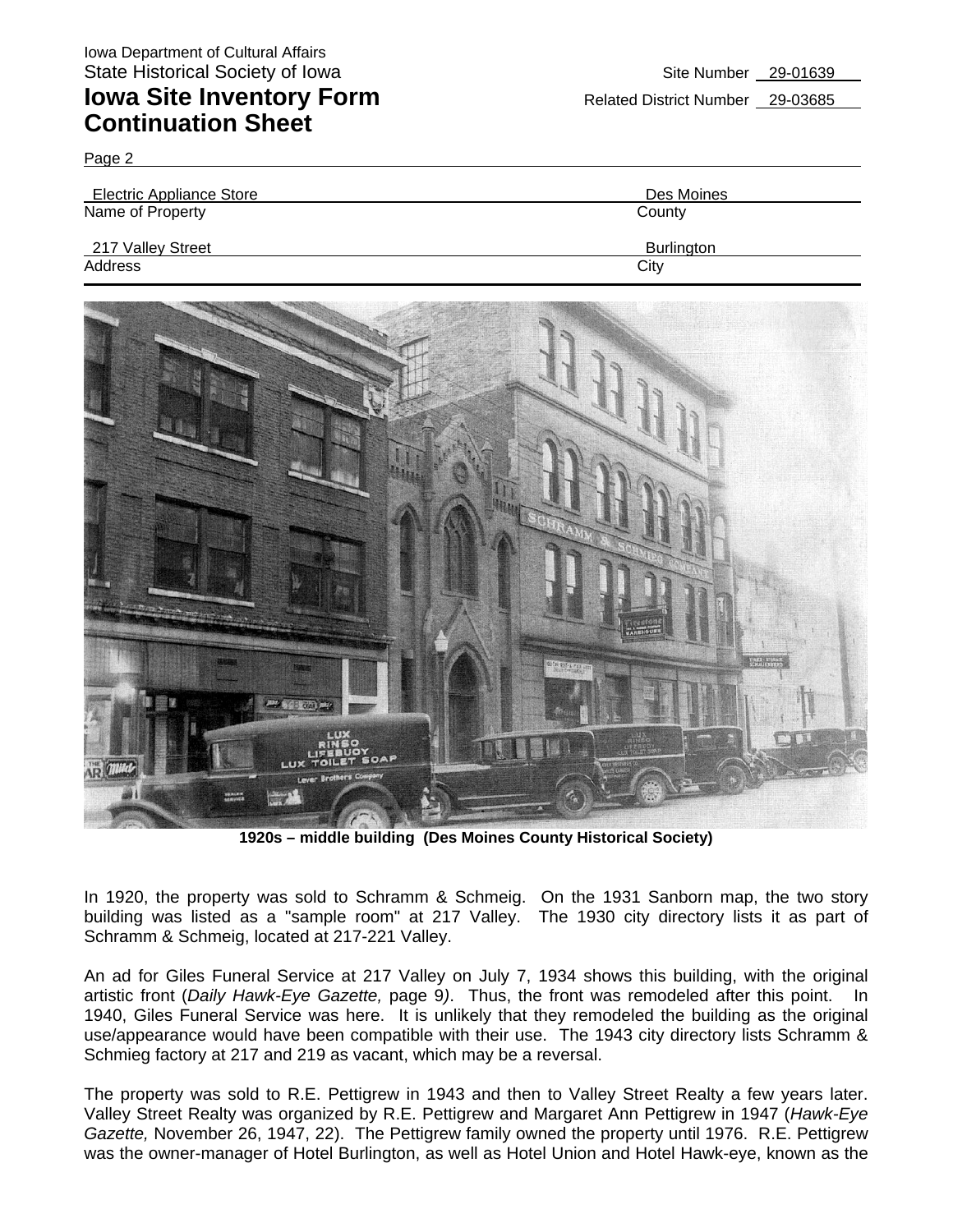Page 3

| <b>Electric Appliance Store</b> | Des Moines        |
|---------------------------------|-------------------|
| Name of Property                | County            |
| 217 Valley Street               | <b>Burlington</b> |
| Address                         | City              |

"Pettigrew Hotels" in 1947 (*Hawk-Eye Gazette,* March 8, 1947, 5). He sold the Hotel Burlington in 1955.

It was likely at the time of Pettigrew's purchase or the Electric Appliance Store's move into this building that the façade was remodeled to reflect a more commercial appearance. The panels are also typical of this period. The 1945 city directory lists the Electric Appliance Store at 217 Valley. Fred G. Strassheim was manager. They advertised Hot Point electric kitchens, radios, refrigerators, ranges, ironers, water heaters, washing machines, etc. An ad in 1946 also indicates that the Electric Appliance Store was at 217 Valley (*Hawk-Eye Gazette,* November 11, 1946, 11). They continue to be listed here in 1947.

 In 1951, Highlander Camera Shop was here, according to city directories. On the 1952 Sanborn map, the two story building was listed as a "store" at 217 Valley. Highlander Camera Shop continues to be listed here through 1957. The building was vacant in 1958 and 1958. In 1960, Burlington Sporting Goods is listed here.

A restaurant/bar has operated here in recent years.

#### **9. Major Bibliographical References**

*Burlington Hawk-Eye,* various articles and dates. On microfilm at the Burlington Public Library.

City Directories, Burlington, Iowa, various dates. On microfiche at the Burlington Public Library

*History of Des Moines County, Iowa.* Chicago, IL: Western Historical Company, 1879.

*History of Des Moines County Iowa and Its People.* Chicago, IL: S.J. Clarke Publishing Company, 1915.

Sanborn Map Company. "Burlington, Iowa," Fire Insurance Maps. New York: Sanborn Map Company, 1886, 1892, 1900, 1931, 1952.

Transfer books, Des Moines County Auditor's Office, Burlington, Iowa

Vertical files, Burlington Public Library, Burlington, Iowa.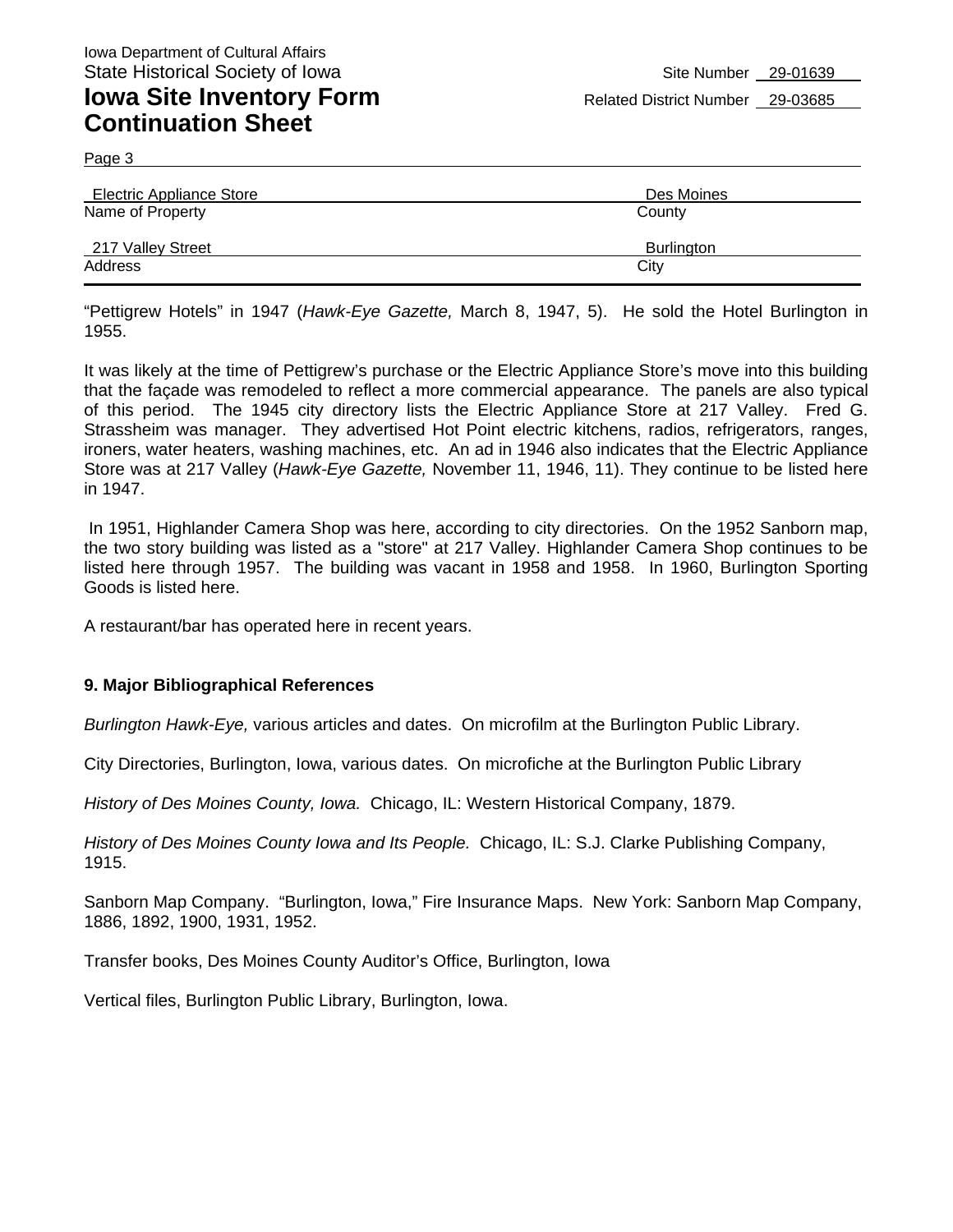Page 4

| <b>Electric Appliance Store</b> | Des Moines |
|---------------------------------|------------|
| Name of Property                | County     |
| 217 Valley Street               | Burlington |
| Address                         | City       |

### **Location map**



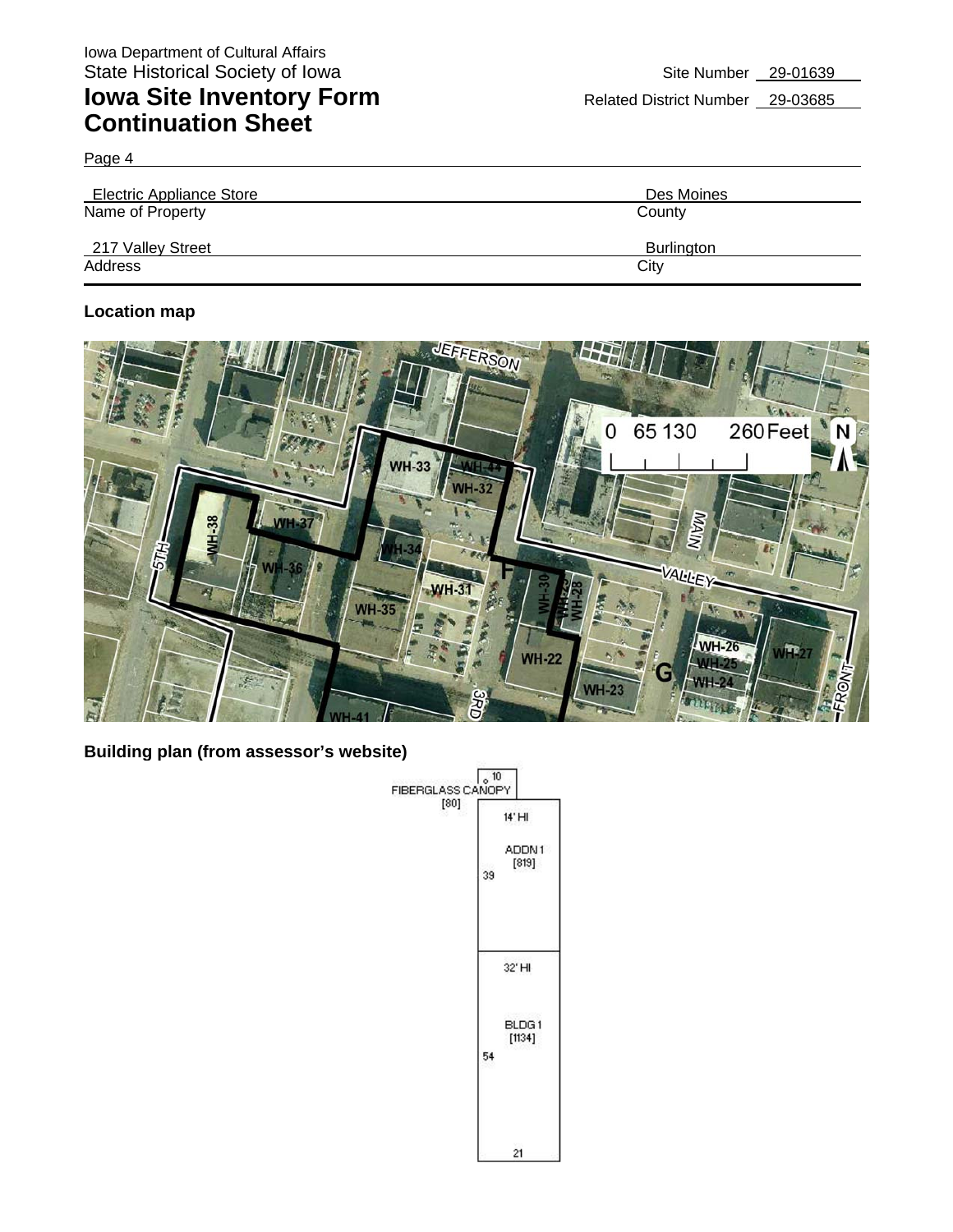| Page 5                          |                   |
|---------------------------------|-------------------|
| <b>Electric Appliance Store</b> | Des Moines        |
| Name of Property                | County            |
| 217 Valley Street               | <b>Burlington</b> |
| Address                         | City              |



**Façade of building, looking south November 2, 2009 R.L. McCarley**